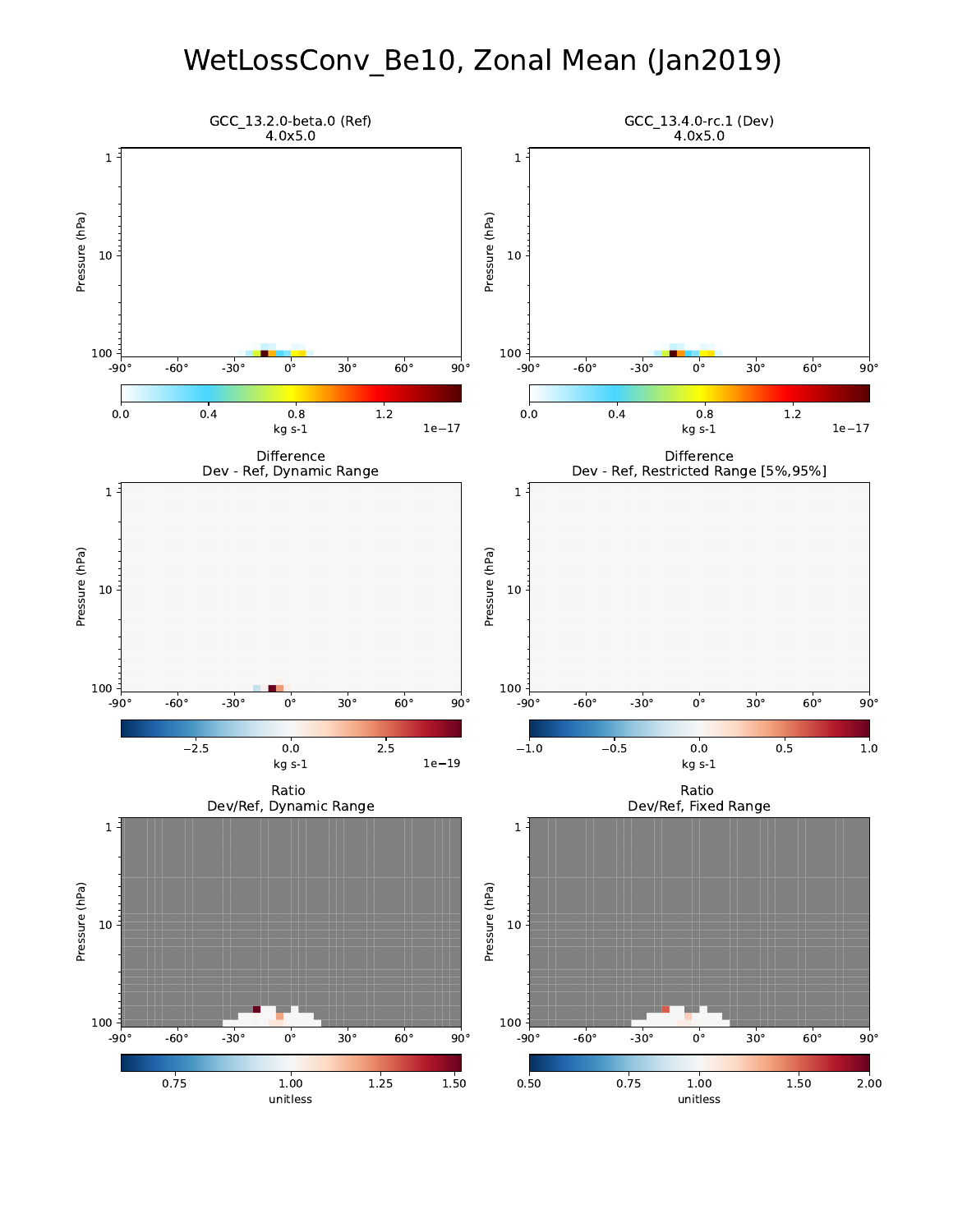## WetLossConv\_Be10Strat, Zonal Mean (Jan2019)

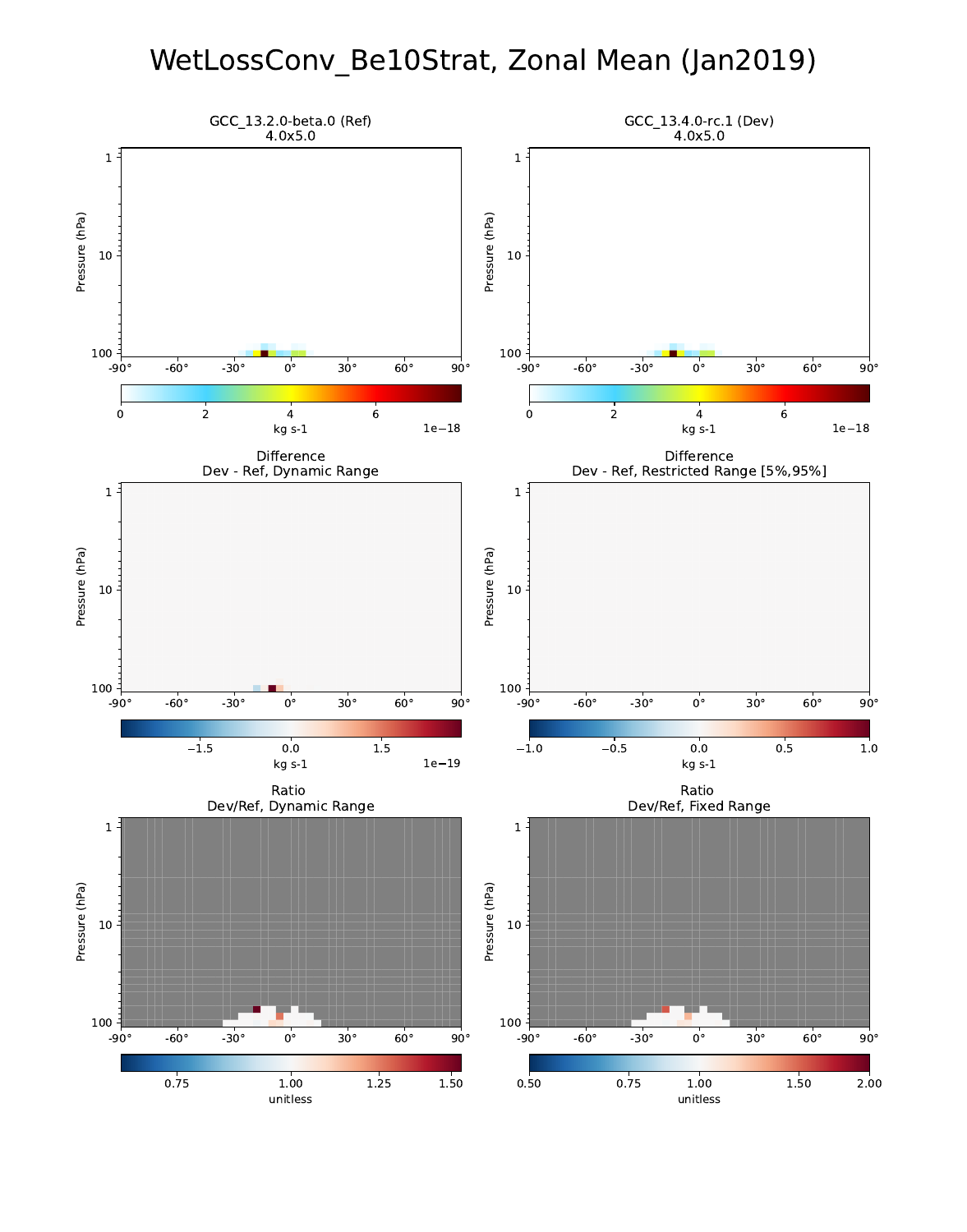# WetLossConv\_Be7, Zonal Mean (Jan2019)

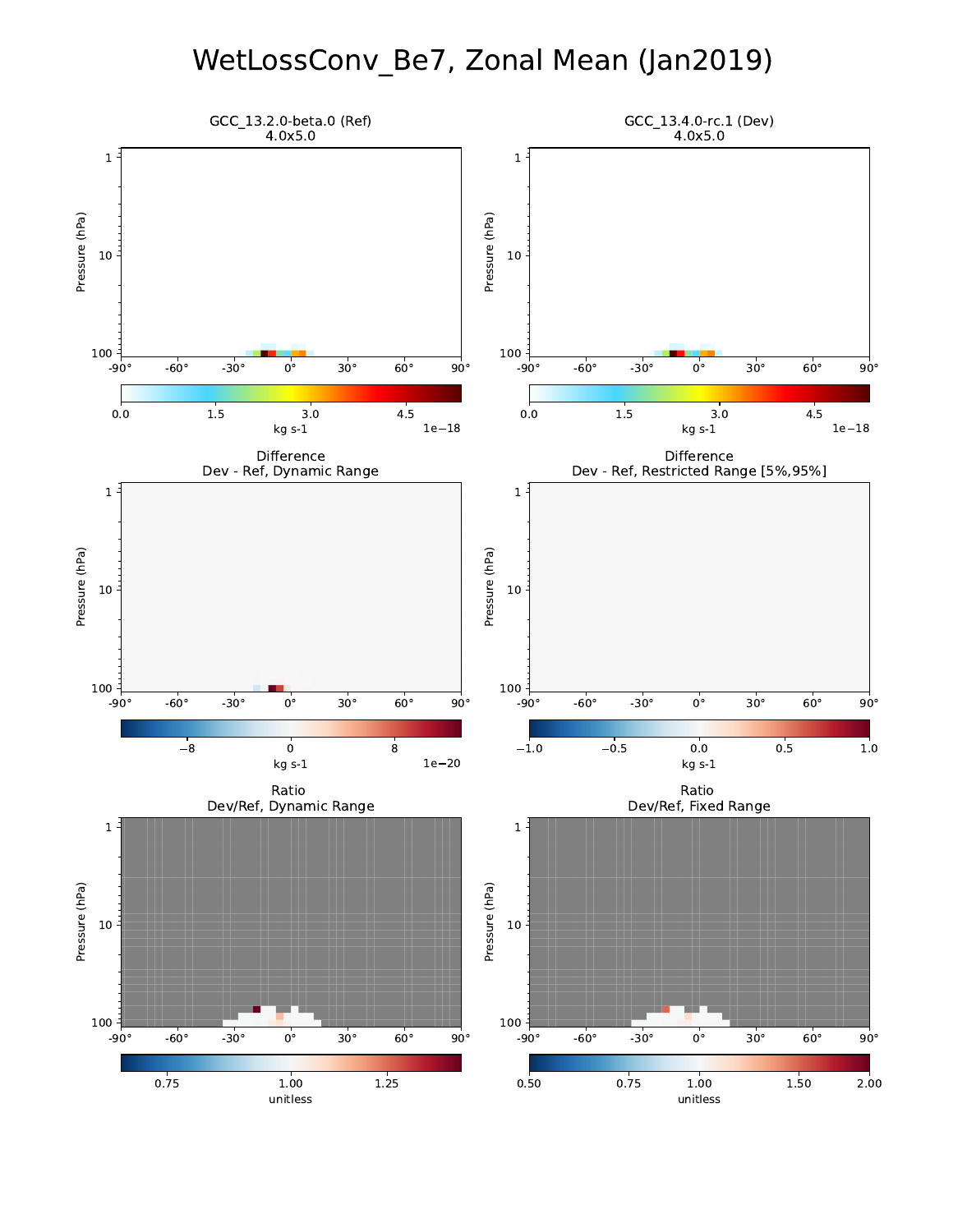## WetLossConv\_Be7Strat, Zonal Mean (Jan2019)

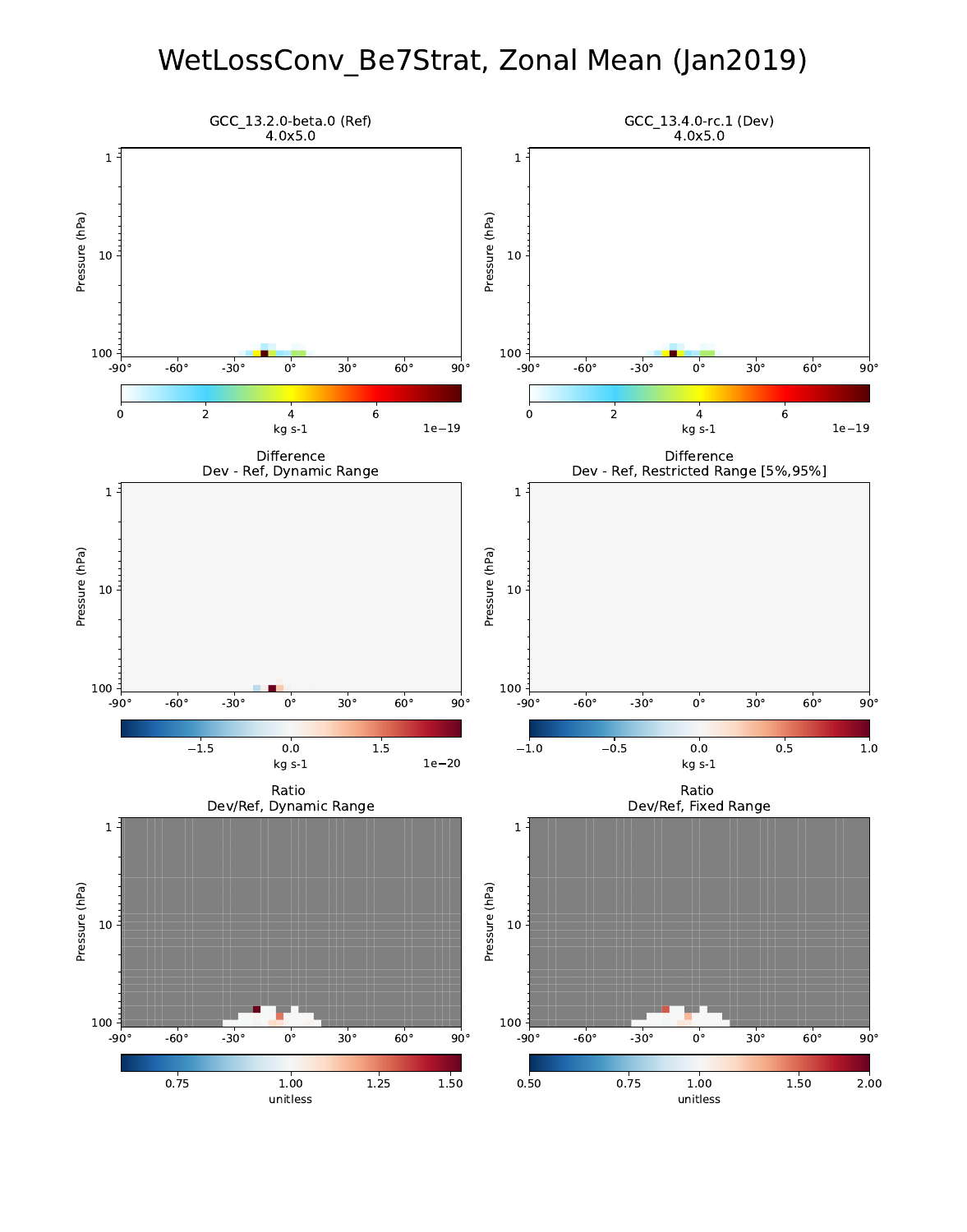# WetLossConv\_Pb210, Zonal Mean (Jan2019)